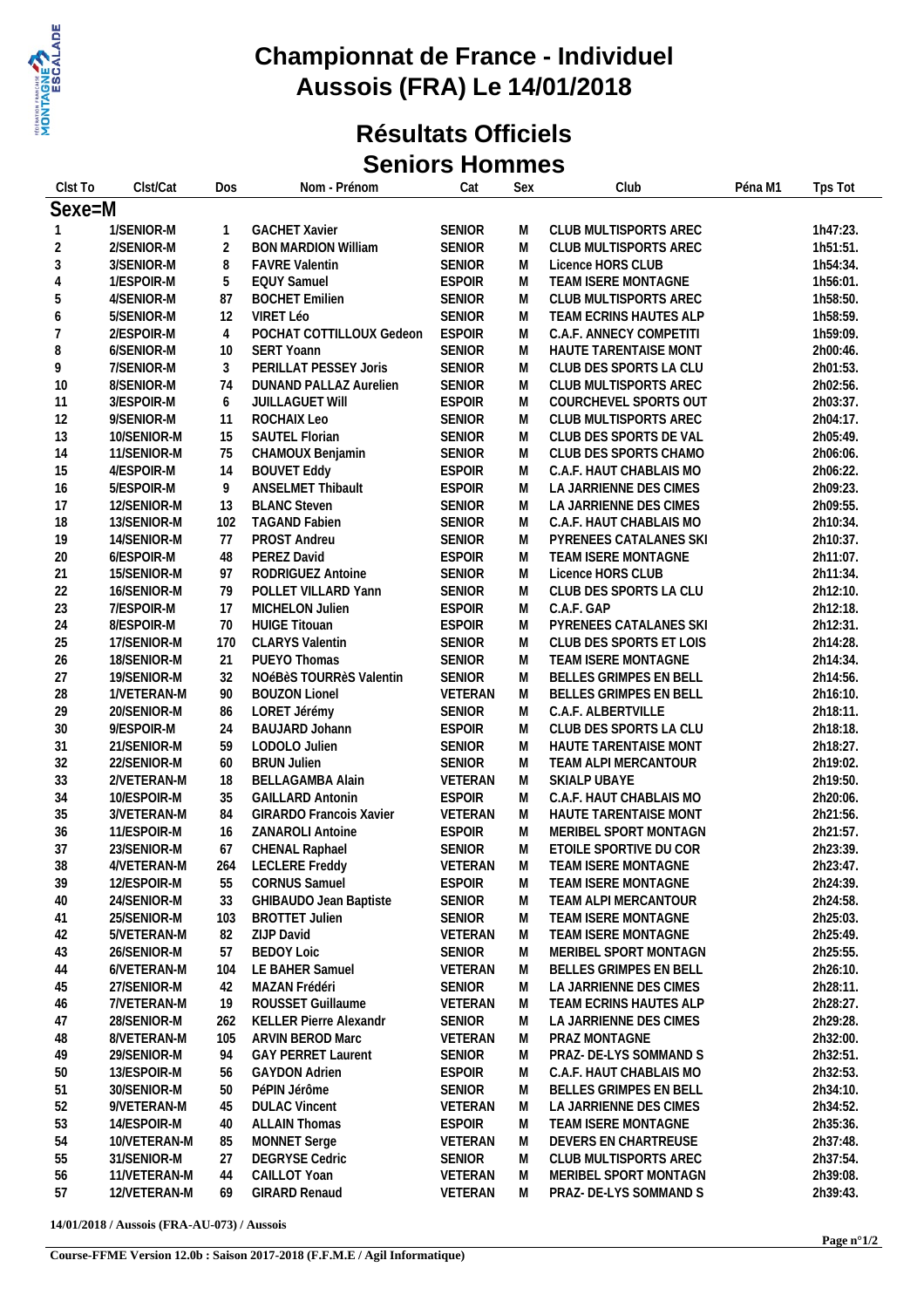| <b>S</b><br>Sist To | Clst/Cat         | Dos | Nom - Prénom               | Cat            | Sex | Club                          | Péna M1 | Tps Tot  |
|---------------------|------------------|-----|----------------------------|----------------|-----|-------------------------------|---------|----------|
| <b>Audio</b>        | 32/SENIOR-M      | 71  | <b>BOIS Denis</b>          | <b>SENIOR</b>  | M   | <b>HAUTE TARENTAISE MONT</b>  |         | 2h40:14. |
|                     | 33/SENIOR-M      | 72  | JACQUARD Pascal            | SENIOR         | M   | C.A.F. FAVERGES COMP          |         | 2h40:34. |
| <b>MONTAGES</b>     | 13/VETERAN-M     | 91  | RENAUD Christophe          | VETERAN        | M   | TEAM ISERE MONTAGNE           |         | 2h40:48. |
|                     | 34/SENIOR-M      | 20  | POLLET VILLARD Francois    | <b>SENIOR</b>  | M   | CLUB DES SPORTS LA CLU        |         | 2h41:01. |
|                     | 14/VETERAN-M     | 89  | <b>FILLEAU Eric</b>        | VETERAN        | M   | <b>GUMS AIX EN PROVENCE</b>   |         | 2h41:24. |
| 63                  | 15/VETERAN-M     | 62  | <b>GACHET Florimond</b>    | VETERAN        | M   | CLUB MULTISPORTS AREC         |         | 2h45:53. |
| 64                  | 16/VETERAN-M     | 54  | RIOU Francois              | VETERAN        | M   | TEAM ALPI MERCANTOUR          |         | 2h46:09. |
| 65                  | 35/SENIOR-M      | 36  | <b>COMBREAS Sydney</b>     | SENIOR         | M   | MERIBEL SPORT MONTAGN         |         | 2h46:11. |
| 66                  | 17/VETERAN-M     | 81  | COTTEREAU Laurent          | VETERAN        | M   | CLUB MULTISPORTS AREC         |         | 2h46:34. |
| 67                  | 18/VETERAN-M     | 65  | SPIESER Sébastien          | VETERAN        | M   | BELLES GRIMPES EN BELL        |         | 2h46:51. |
| 68                  | 36/SENIOR-M      | 360 | <b>MAY Bertrand</b>        | <b>SENIOR</b>  | M   | LA JARRIENNE DES CIMES        |         | 2h47:54. |
| 69                  | 19/VETERAN-M     | 76  | <b>EQUY Arnaud</b>         | VETERAN        | M   | TEAM ISERE MONTAGNE           |         | 2h49:21. |
| 70                  | 37/SENIOR-M      | 51  | <b>LOTTIN Xavier</b>       | <b>SENIOR</b>  | M   | TEAM ISERE MONTAGNE           |         | 2h49:22. |
| 71                  | 20/VETERAN-M     | 93  | YVART Sébastien            | VETERAN        | M   | BELLES GRIMPES EN BELL        |         | 2h50:07. |
| 72                  | 21/VETERAN-M     | 46  | <b>FROMAGET Pierre</b>     | VETERAN        | M   | BELLES GRIMPES EN BELL        |         | 2h51:41. |
| 73                  | 22/VETERAN-M     | 78  | <b>BARBIER Emmanuel</b>    | VETERAN        | M   | BELLES GRIMPES EN BELL        |         | 2h52:37. |
| 74                  | 38/SENIOR-M      | 73  | <b>THIBIAS Karl</b>        | SENIOR         | M   | C.S.A. 27ème B.C.A. Montag    |         | 2h53:37. |
| 75                  | 39/SENIOR-M      | 39  | MICHELUZZI Vincent         | <b>SENIOR</b>  | M   | BELLES GRIMPES EN BELL        |         | 2h54:04. |
| 76                  | 40/SENIOR-M      | 95  | <b>CUINAT GUERRAZ Nils</b> | SENIOR         | M   | ESCALADE VOIRON ALPINI        |         | 2h54:09. |
| 77                  | 23/VETERAN-M     | 99  | MOUGIN Stéphane            | VETERAN        | M   | TEAM ISERE MONTAGNE           |         | 2h55:48. |
| 78                  | 41/SENIOR-M      | 37  | <b>ARNAUD Anthony</b>      | SENIOR         | M   | BELLES GRIMPES EN BELL        |         | 2h55:52. |
| 79                  | 24/VETERAN-M     | 30  | ROUSSILLON Jean Henri      | VETERAN        | M   | LA JARRIENNE DES CIMES        |         | 2h56:37. |
| 80                  | 25/VETERAN-M     | 98  | <b>GAUDRY Loic</b>         | VETERAN        | M   | <b>BELLES GRIMPES EN BELL</b> |         | 2h56:44. |
| 81                  | 26/VETERAN-M     | 53  | <b>TOMAS VERA Alphonse</b> | VETERAN        | M   | TEAM ISERE MONTAGNE           |         | 2h56:47. |
| 82                  | 27/VETERAN-M     | 66  | <b>BERDUGO</b> Serge       | VETERAN        | M   | CLUB MULTISPORTS AREC         |         | 2h58:22. |
| 83                  | 42/SENIOR-M      | 28  | <b>ENCRENAZ Baptiste</b>   | SENIOR         | M   | CLUB MULTISPORTS AREC         |         | 2h58:38. |
| 84                  | 28/VETERAN-M     | 61  | <b>GILLET Françis</b>      | VETERAN        | M   | LA JARRIENNE DES CIMES        |         | 3h03:18. |
| 85                  | 29/VETERAN-M     | 83  | <b>BOISTE Sébastien</b>    | VETERAN        | M   | MERIBEL SPORT MONTAGN         |         | 3h04:14. |
| 86                  | 43/SENIOR-M      | 22  | <b>BERTAGNOLO Valentin</b> | SENIOR         | M   | LA JARRIENNE DES CIMES        |         | 3h04:50. |
| 87                  | 44/SENIOR-M      | 38  | <b>GURRET Lionel</b>       | SENIOR         | M   | MERIBEL SPORT MONTAGN         |         | 3h04:55. |
| 88                  | 45/SENIOR-M      | 34  | VOGT Maxime                | <b>SENIOR</b>  | M   | HAUTE TARENTAISE MONT         |         | 3h06:32. |
| 89                  | 30/VETERAN-M     | 49  | <b>COSTA Didier</b>        | VETERAN        | M   | PRAZ- DE-LYS SOMMAND S        |         | 3h06:37. |
| 90                  | 31/VETERAN-M     | 43  | MARIETTA ALEINA Patrice    | VETERAN        | M   | TEAM ISERE MONTAGNE           |         | 3h06:39. |
| 91                  | 46/SENIOR-M      | 31  | KISEL Matthieu             | <b>SENIOR</b>  | M   | BELLES GRIMPES EN BELL        |         | 3h07:03. |
| 92                  | 32/VETERAN-M     | 101 | MIGLIORERO Cedric          | VETERAN        | M   | BELLES GRIMPES EN BELL        |         | 3h08:16. |
| 93                  | 33/VETERAN-M     | 80  | <b>BERTOLINI Richard</b>   | VETERAN        | M   | CLUB DES SPORTS CHAMO         |         | 3h08:47. |
| 94                  | 47/SENIOR-M      | 92  | PANGALOS Dimitri           | SENIOR         | M   | CLUB DES SPORTS CHAMO         |         | 3h11:43. |
| 95                  | 34/VETERAN-M     | 96  | <b>VERRIER Luc</b>         | VETERAN        | M   | CLUB DES SPORTS CHAMO         |         | 3h14:12. |
| 96                  | 48/SENIOR-M      | 23  | <b>DESCHAMPS Loic</b>      | <b>SENIOR</b>  | M   | C.A.F. FAVERGES COMP          |         | 3h22:52. |
| 97                  | 49/SENIOR-M      | 63  | <b>REGUERA Hector</b>      | SENIOR         | M   | CLUB DES SPORTS CHAMO         |         | 3h27:28. |
| 98                  | 35/VETERAN-M     | 47  | <b>DURAND Christophe</b>   | VETERAN        | M   | CLUB DES SPORTS CHAMO         |         | 3h30:03. |
| 99                  | 36/VETERAN-M     | 52  | <b>VIELET Francis</b>      | VETERAN        | M   | TEAM ISERE MONTAGNE           |         | 3h59:41. |
| 100                 | 50/SENIOR-M      | 64  | PETTERSON Johan            | <b>SENIOR</b>  | M   | CLUB DES SPORTS CHAMO         |         | 4h01:44. |
| 101                 | 51/SENIOR-M      | 106 | <b>LEROUX Dimitri</b>      | <b>SENIOR</b>  | M   | ANNECY ESCALADE               |         | 4h03:58. |
| 102                 | 52/SENIOR-M      | 26  | <b>BALLET BAZ Jeremie</b>  | <b>SENIOR</b>  | M   | Licence HORS CLUB             |         | 4h09:57. |
| 103                 | 53/SENIOR-M      | 41  | <b>GASSNER Laurent</b>     | SENIOR         | M   | ANNECY ESCALADE               |         | 4h11:08. |
|                     | /SENIOR-M        | 7   | <b>SEVENNEC Alexis</b>     | <b>SENIOR</b>  | M   | C.A.F. HAUT CHABLAIS MO       |         | Abd      |
|                     | /SENIOR-M        | 25  | POULARD Benjamin           | <b>SENIOR</b>  | M   | Licence HORS CLUB             |         | Nt       |
|                     | <b>NETERAN-M</b> | 100 | PONCET David               | <b>VETERAN</b> | M   | LA JARRIENNE DES CIMES        |         | Abd      |
|                     | /SENIOR-M        | 88  | <b>THEVIN LOTC</b>         | <b>SENIOR</b>  | M   | SAINT LARY AURE MONTAG        |         | Abs      |
|                     | /VETERAN-M       | 68  | <b>VAUDAUX Eric</b>        | VETERAN        | M   | PRAZ- DE-LYS SOMMAND S        |         | Nt       |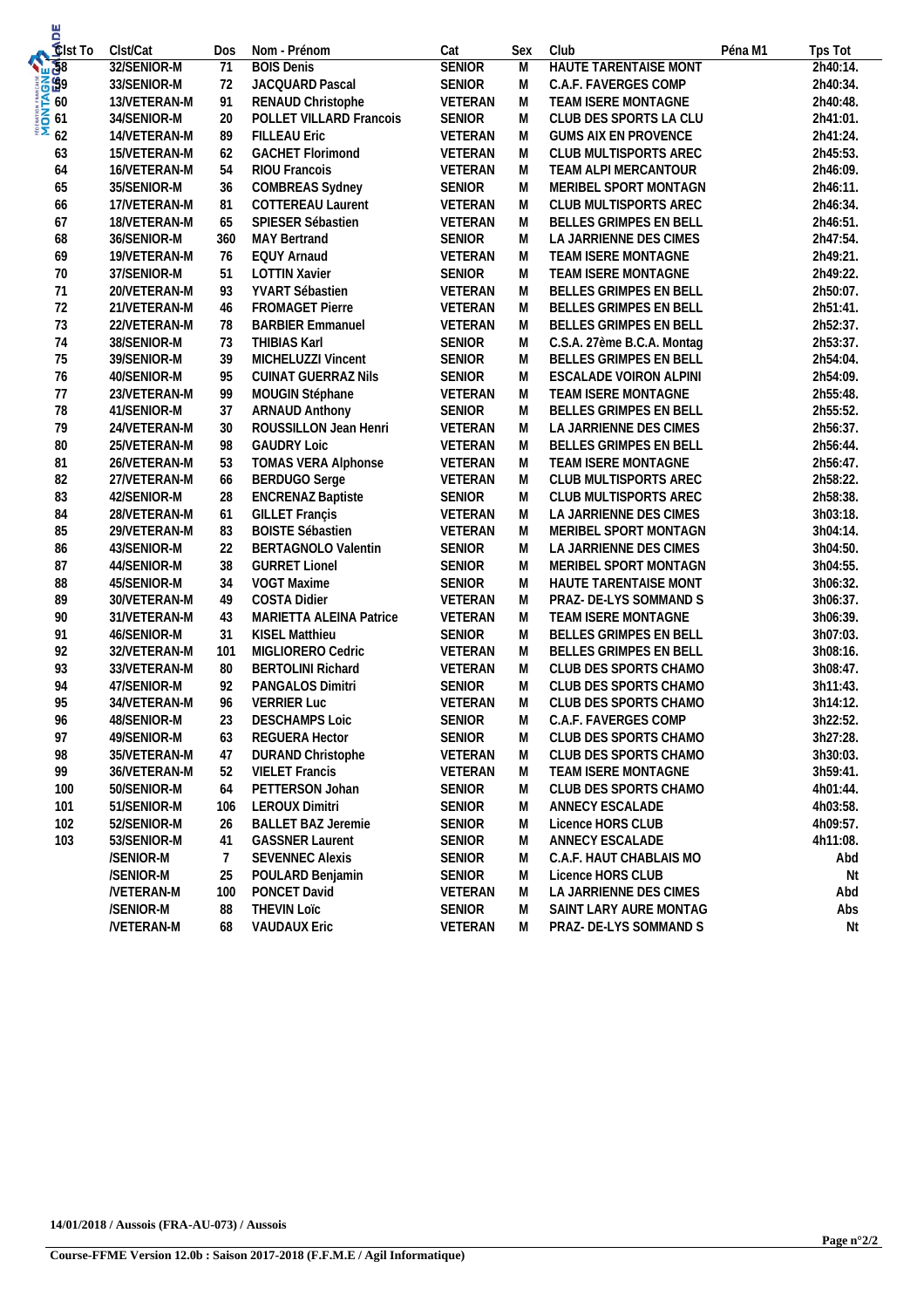

## **Championnat de France - Individuel Aussois (FRA) Le 14/01/2018**

# **Résultats Officiels**

| Clst To | Clst/Cat    | Dos | Nom - Prénom             | Cat           | <b>Sex</b> | Club                          | Péna M1 | Tps Tot     |
|---------|-------------|-----|--------------------------|---------------|------------|-------------------------------|---------|-------------|
| Sexe=M  |             |     |                          |               |            |                               |         |             |
|         | 1/ESPOIR-M  | 5   | <b>EOUY Samuel</b>       | <b>ESPOIR</b> | M          | TEAM ISERE MONTAGNE           |         | 1h56:01.    |
|         | 2/ESPOIR-M  | 4   | POCHAT COTTILLOUX Gedeon | <b>ESPOIR</b> | M          | C.A.F. ANNECY COMPETITI       |         | 1h59:09.    |
| 3       | 3/ESPOIR-M  | 6   | <b>JUILLAGUET WIII</b>   | <b>ESPOIR</b> | M          | COURCHEVEL SPORTS OUT         |         | 2h03:37.    |
| 4       | 4/ESPOIR-M  | 14  | <b>BOUVET Eddy</b>       | <b>ESPOIR</b> | M          | C.A.F. HAUT CHABLAIS MO       |         | 2h06:22.    |
| 5       | 5/ESPOIR-M  | 9   | <b>ANSELMET Thibault</b> | <b>ESPOIR</b> | M          | LA JARRIENNE DES CIMES        |         | 2h09:23.    |
| 6       | 6/ESPOIR-M  | 48  | PEREZ David              | <b>ESPOIR</b> | M          | TEAM ISERE MONTAGNE           |         | $2h11:07$ . |
|         | 7/ESPOIR-M  | 17  | MICHELON Julien          | <b>ESPOIR</b> | M          | C.A.F. GAP                    |         | 2h12:18.    |
| 8       | 8/ESPOIR-M  | 70  | <b>HUIGE Titouan</b>     | <b>ESPOIR</b> | M          | <b>PYRENEES CATALANES SKI</b> |         | 2h12:31.    |
| 9       | 9/ESPOIR-M  | 24  | BAUJARD Johann           | <b>ESPOIR</b> | M          | CLUB DES SPORTS LA CLU        |         | 2h18:18.    |
| 10      | 10/ESPOIR-M | 35  | <b>GAILLARD Antonin</b>  | <b>ESPOIR</b> | M          | C.A.F. HAUT CHABLAIS MO       |         | 2h20:06.    |
| 11      | 11/ESPOIR-M | 16  | <b>ZANAROLI Antoine</b>  | <b>ESPOIR</b> | M          | MERIBEL SPORT MONTAGN         |         | 2h21:57.    |
| 12      | 12/ESPOIR-M | 55  | <b>CORNUS Samuel</b>     | <b>ESPOIR</b> | M          | TEAM ISERE MONTAGNE           |         | 2h24:39.    |
| 13      | 13/ESPOIR-M | 56  | <b>GAYDON Adrien</b>     | <b>ESPOIR</b> | M          | C.A.F. HAUT CHABLAIS MO       |         | 2h32:53.    |
| 14      | 14/ESPOIR-M | 40  | <b>ALLAIN Thomas</b>     | <b>ESPOIR</b> | M          | <b>TEAM ISERE MONTAGNE</b>    |         | 2h35:36.    |
|         |             |     |                          |               |            |                               |         |             |